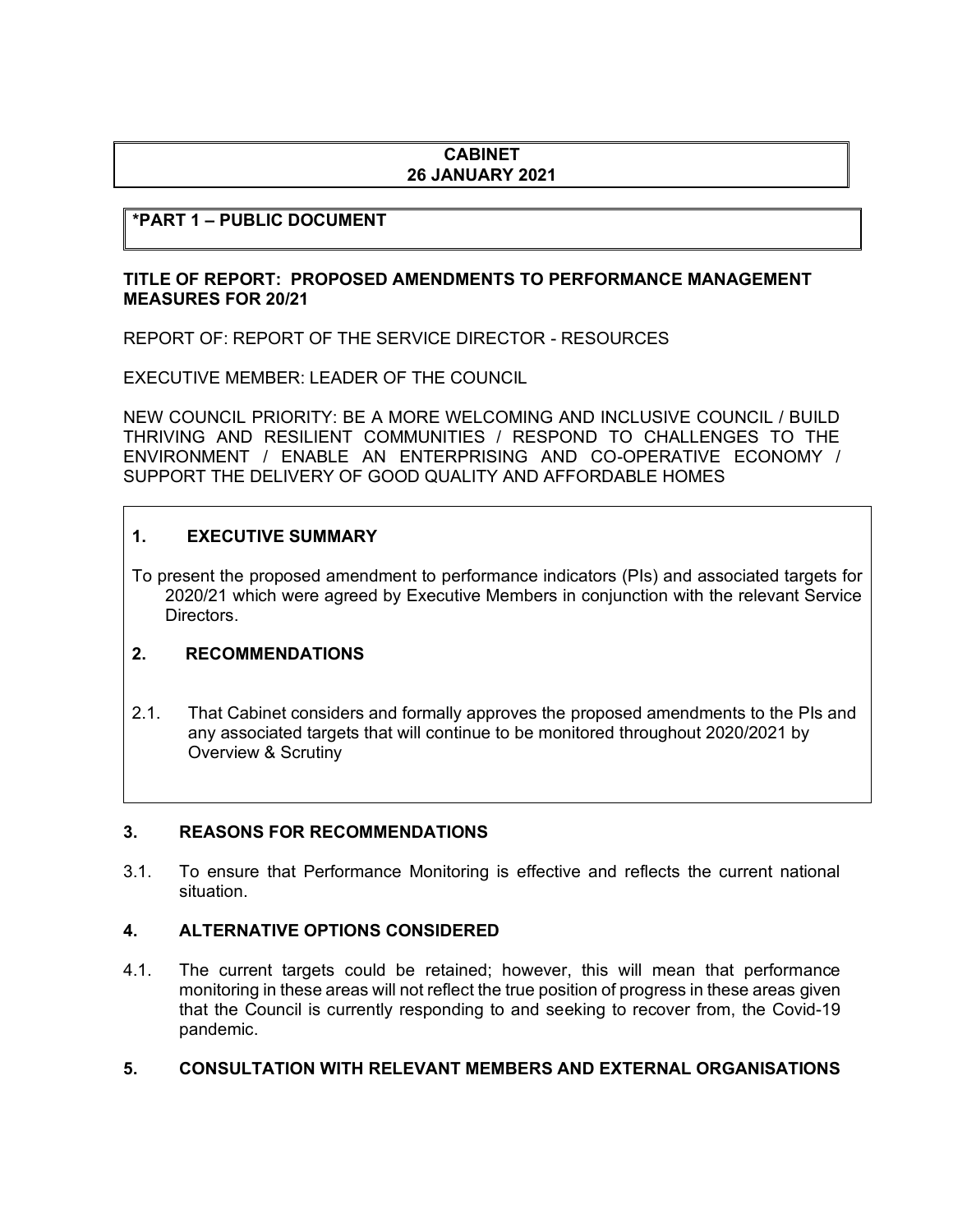- 5.1. All Service Directors were sent PI setting templates for 2020/21, to complete in association with the Executive Members. This is the process agreed by Cabinet on 26 July 2016 following a task and finish group on the performance monitoring process.
- 5.2. A revised PI setting template was completed by the Service Directors to reflect the changed position due to Covid-19.
- 5.3. The proposal was taken to the meeting of the Overview and Scrutiny Committee on 8 December 2020 as part of the Performance monitoring update.

## **6. FORWARD PLAN**

6.1 This report does not contain a recommendation on a key Executive decision and has therefore not been referred to in the Forward Plan.

## **7. BACKGROUND**

- 7.1. The Overview & Scrutiny Committee has received quarterly reports on the Council's performance against a range of performance indicators. It is also able to request presentations from Executive Members on their service area, where performance of the service can be monitored and challenged in detail.
- 7.2. As part of the Corporate Business Planning Process, the performance measures to be collected and any associated targets are reviewed prior to the start of the next financial year. Service Directors and Service Managers undertake the review in conjunction with Executive Members.
- 7.3. The unprecedented actions taken by the Government in response to the Covid19 Pandemic has had a dramatic impact on the Council's on-going ability to achieve targets set at the beginning of the year. In order to ensure that Performance Monitoring is effective, it is important that the Council has the agility to change targets to allow appropriate comparisons to be made.
- 7.4. Throughout 2020, the Environmental Health team in addition to their resources being fully committed to managing the Covid-pandemic, have been unable to carry out planned inspections due in part to the full lockdown during Q1, and the ongoing nationally imposed restrictions covering most of the target organisations during Q2. For most of this year, the Food Standards Agency had instructed that in order to restrict the burden on food businesses, food inspections were not to take place, and when this restriction was lifted in mid-September, inspections had to follow full Covid-19 risk mitigation measures meaning that fewer than 10% of the inspections due could be carried out. The pre-pandemic target set for the year has become entirely unachievable and continuing to monitor against it, would provide no benefit. As such, given the resource commitment to the pandemic and future workload associated with the EU transition, it is proposed to report the achieved performance as an information only indicator for the remainder of 2021. .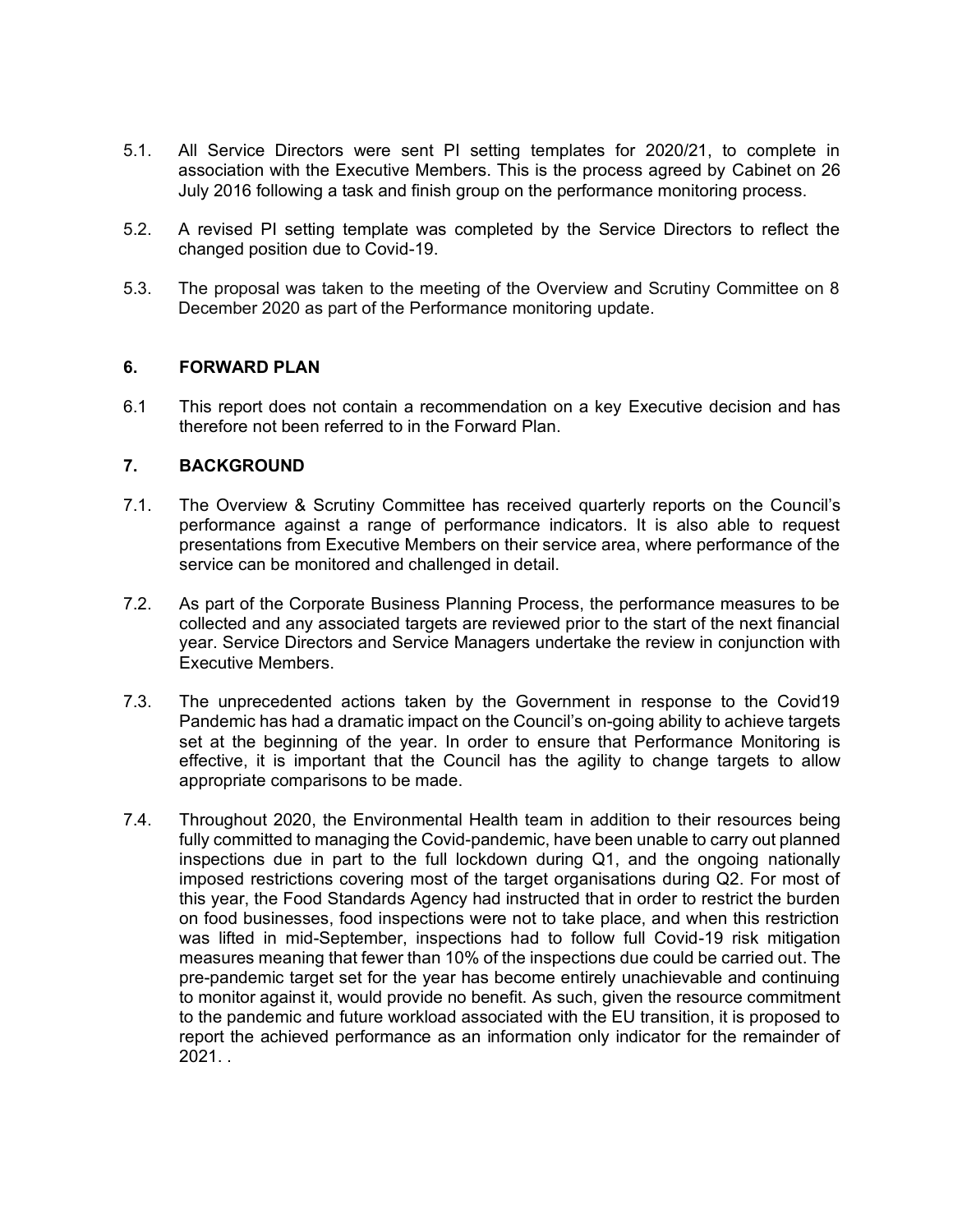7.5. The leisure facilities reopened on 20 July 2020 with social distancing measures in place. The Government instigated new national restrictions from 5 November 2020 until 2 December 2020 and further restrictions from the 20 December 2020, which included the closure of leisure facilities. The forced closures completely removed the ability to achieve the target set at the beginning of the year. Operationally, current usage levels are now being compared with the targets specified in the agreed recovery plan, as this provides a more realistic view of progress, rather than the targets set at the beginning of the year. Following the third lockdown in December, Officers have been working with SLL to assess the implications for the current recovery plan. Reporting on progress against the agreed recovery plan would provide more effective scrutiny of the effectiveness of measures taken.

# **8. AMENDED PERFORMANCE MEASURES**

8.1. The indicators listed in Table 1 are the proposed amendments to be made for the 2020/21 Monitoring year.

|             | <b>Description</b>                                                                     | <b>Current</b><br><b>Target</b><br><b>For</b><br>20/21 | <b>Proposed</b><br><b>Target</b><br>For 20/21 | <b>Comments</b>                                                                                                                                                                        |
|-------------|----------------------------------------------------------------------------------------|--------------------------------------------------------|-----------------------------------------------|----------------------------------------------------------------------------------------------------------------------------------------------------------------------------------------|
| MI<br>LI015 | Number of visits to<br>leisure facilities                                              | 1,530,000                                              | 205,440                                       | The target is set with the assumption<br>that the centres will reopen in March<br>2021. However, if the facilities do not<br>reopen in March the target will be<br>reduced to 162,950. |
| REG3        | Percentage of<br><b>Environmental Health</b><br>programmed<br>inspections<br>completed | 95.0%                                                  | For<br>information<br>only, no<br>target      | Given the current resource<br>commitment to the pandemic and<br>future commitments to the EU<br>transition this PI is for reporting<br>purposes only.                                  |

### **Table 1 –Amendments to Performance Indicators proposed for 20/21**

# **9. LEGAL IMPLICATIONS**

- 9.1.1 There are no direct legal implications arising from this report. The Cabinet has remit (other than those functions specifically reserved to Full Council) under its Terms of Reference to:
	- Prepare and agree to implement policies and strategies, and
	- Oversee the provision of all the Councils services.

This report seeks to confirm the provision and targets for such service matters to be agreed by Cabinet.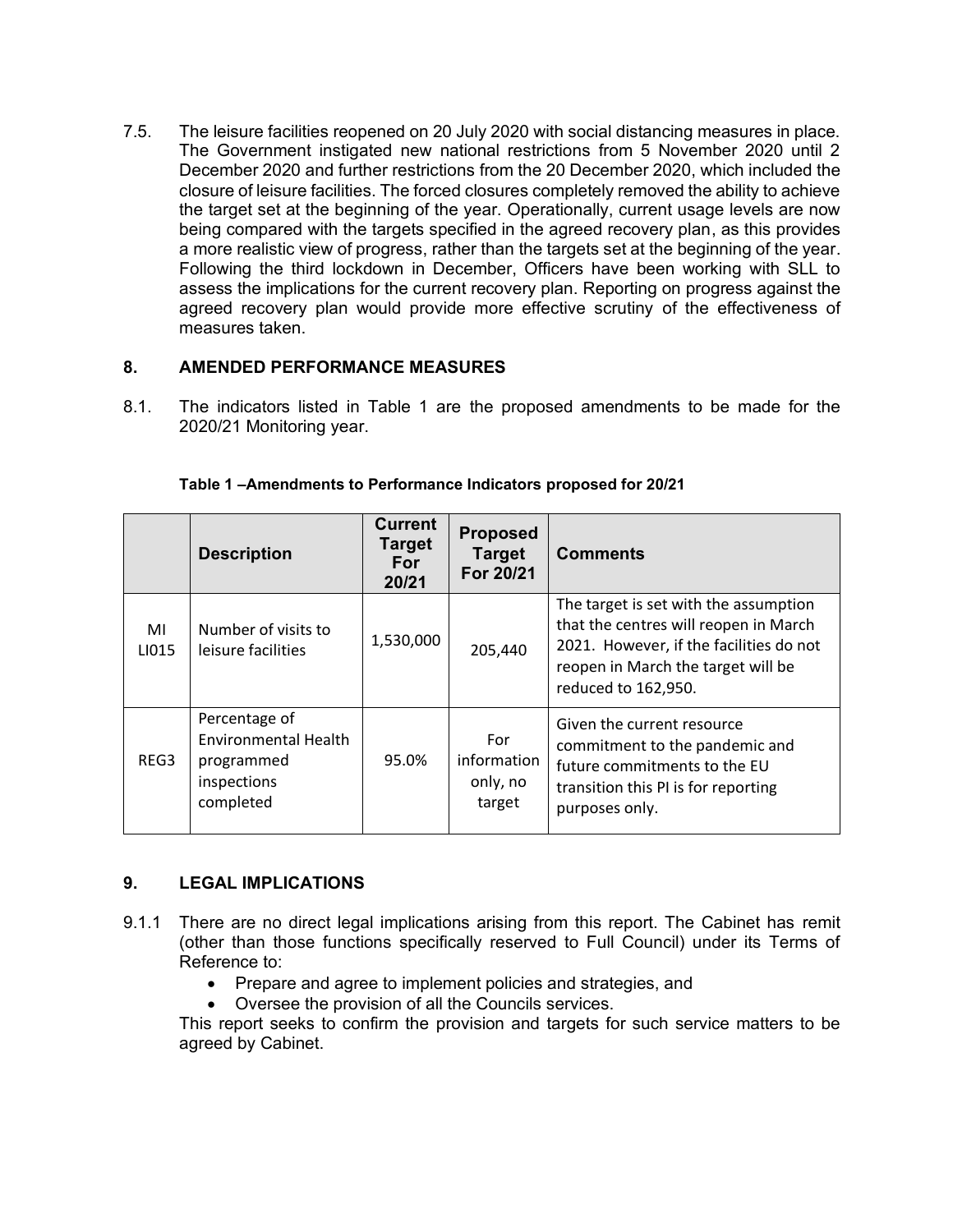# **10. FINANCIAL IMPLICATIONS**

10.1 There are no direct financial implications arising from this report. The reduction in the visits to leisure facilities impacts the income that SLL can generate and creates additional costs for the Council. The additional costs will be monitored through the quarterly budget monitoring process, and separate reports to Cabinet and Council.

## **11. RISK IMPLICATIONS**

11.1 There are no direct risk implications arising from this report. Risks to service delivery, and hence to performance levels, are reviewed and captured on Pentana, the Council's performance and risk management software.

## 12 **EQUALITIES IMPLICATIONS**

- 12.1 In line with the Public Sector Equality Duty, public bodies must, in the exercise of their functions, give due regard to the need to eliminate discrimination, harassment, victimisation, to advance equality of opportunity and foster good relations between those who share a protected characteristic and those who do not.
- 12.2 Performance reporting provides a means to monitor whether the Council is meeting the stated outcomes of the district priorities, its targets or delivering accessible and appropriated services to the Community to meet different people's needs.

## **13. SOCIAL VALUE IMPLICATIONS**

13.1 The Social Value Act and "go local" requirements do not apply to this report.

### **14. HUMAN RESOURCE IMPLICATIONS**

14.1 There are no additional human resource implications

#### **15. APPENDICES** None

### **16. CONTACT OFFICERS**

Rachel Cooper Controls, Performance & Risk Manager [rachel.cooper@north-herts.gov.uk](mailto:rachel.cooper@north-herts.gov.uk) 01462 474606

Ian Couper Service Director - Resources

[ian.couper@north-herts.gov.uk](mailto:norma.atlay@north-herts.gov.uk)

01462 474243